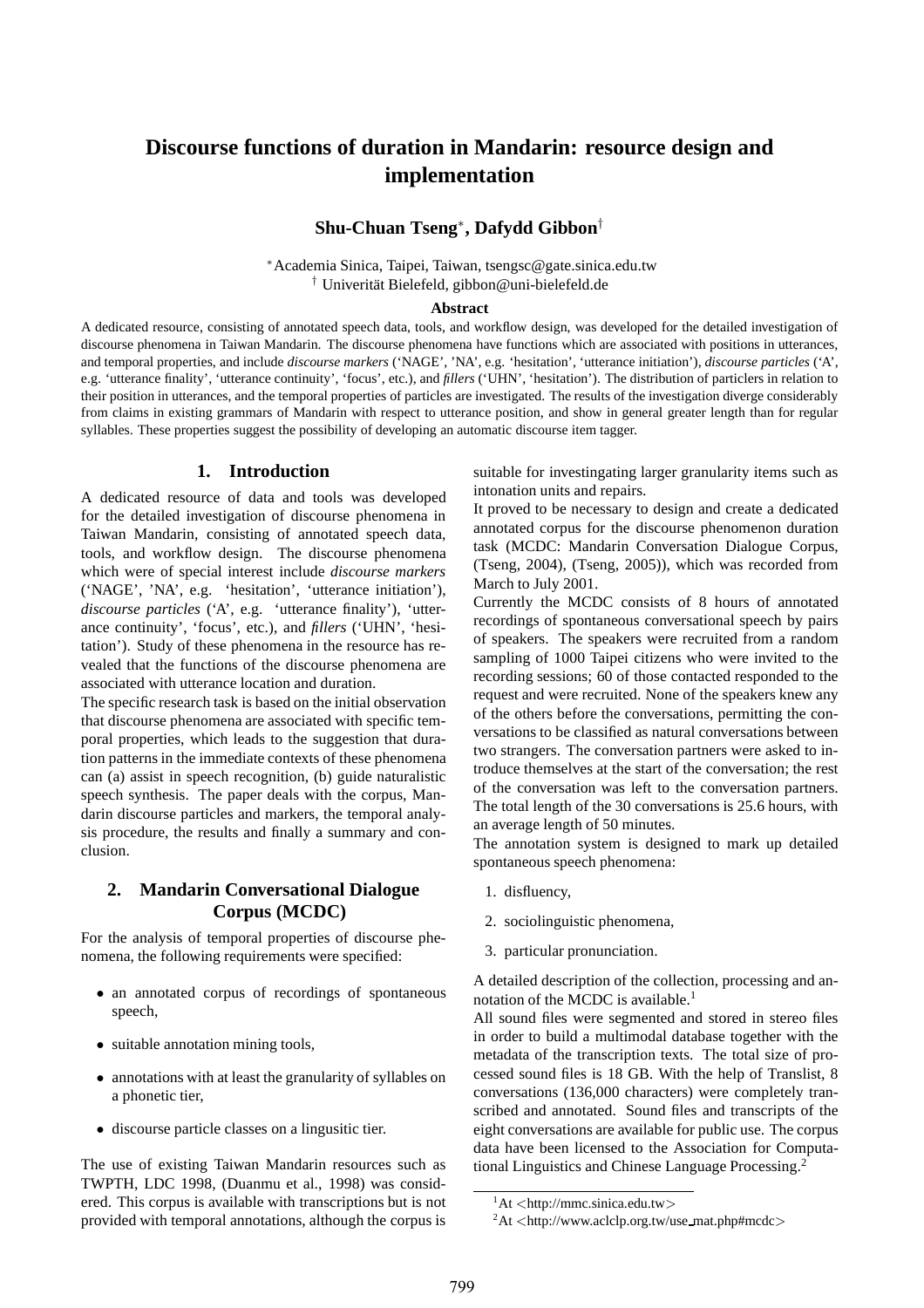## **3. Mandarin discourse particles and markers**

#### **3.1. Classification**

The background to discourse particles and markers in general and for Mandarin are discussed in (Schiffrin, 1987) and in (Chu, 2002; Liu, 2005), respectively.

In the transcription convention developed for the MCDC, we divide tokens of particle–like items in Taiwan Mandarin into four main groups according to the shared discourse functions, for example:

- 1. turn–keeping,
- 2. gap–bridging in language planning and production,
- 3. phatic response to maintain the communication channel.

The discourse items differ in a number of respects. In the writing system of Mandarin, some particles are conventionalized and provide a rather fixed interpretation in terms of both pragmatic and lexical meaning.

To take EN as an example, whenever an EN–like sound, e.g. UHN, is used for hesitation, it will be immediately re–interpreted as EN rather than a filler UHN by a native speaker, because EN has a principle meaning of hesitation, although EN and UHN have clearly different pronunciations and different pragmatic functions: the item UHN is often used as a filler, whereas EN is used for a prolonged (emphasized) hesitation.

The four groups of particle–like items are briefly introduced below. In the MCDC transcription, they are all transcribed in upper case characters (Tseng 2005) to enable easy differentiation from other categories of words.

#### **3.2. Discourse particles with corresponding characters in the writing system**

A number of discourse particles in Taiwan Mandarin are written in fixed characters (here in a transliterated form): A, AI YA, AI YOU, BA, E/EP, EN, HAI, HE, HEI, HWA, LA, LIE/LEI, LO, MA, NOU/NO, O, OU, WA, WA SAI, YE, YI, YOU.

Most of them are monosyllabic, only a few them are disyllabic. Because particles conventionally do not have substantial lexical meaning, definitions in sound and form are not as strict as the other lexical entries. For instance, E has a pronunciation variant in spontaneous speech, i.e. EP, which has a bilabial coda after the vocalic part E. Also, NOU has the variant NO: in the pronunciation of NO, the vocalic part U is reduced. LIE–LEI, E–EP NOU–NO in the list are written with the same characters, whereas O can be written with more than one character.

#### **3.3. Discourse particles without corresponding characters in the writing system**

Not all discourse particles in Taiwan Mandarin have conventional fixed characters. For instance, frequent particles such as AI YE, EI, HEN, HON, NEI, and ON are normally written in traditional Zhuyin transcription in texts.

#### **3.4. Discourse particles stemming from Taiwanese Southern–Min**

Particles such as EIN, HAN, HEIN, and HO originate from the main dialect spoken in Taiwan, the Southern–Min dialect. Another Chinese dialect spoken in Taiwan, Hakka, is much less dominant than Southern–Min, and discourse particles stemming from Hakka are rarely adopted in the use of Mandarin.

#### **3.5. Fillers**

Table 1: Filler types.

| Fillers–1    | Fillers–2    | Fillers-3    | Fillers–4    |
|--------------|--------------|--------------|--------------|
| UHN          | <b>UHM</b>   | <b>NHN</b>   | <b>MHM</b>   |
| <b>UHNN</b>  | UHMM         | <b>NHNN</b>  | <b>MHMM</b>  |
| <b>UHNHN</b> | <b>UHMHM</b> | <b>NHNHN</b> | <b>MHMHM</b> |

The main function of fillers in Mandarin is to respond to the conversation partners. To take Fillers–1 in Table 1 as an example, the first occurrence UHN is monosyllabic, the second UHNN has a prolonged nasal part and the third UHNHN is disyllabic. The difference between UHN in Table 1 and EN in the list of particles with corresponding characters in the writing system is that UHN is used to respond to the conversation partner and EN is used mainly for hesitation. Furthermore, fillers in Taiwan Mandarin are not represented in the writing system for Mandarin, i.e. they are not written in fixed characters.

#### **3.6. Markers**

Table 2: Discourse Markers

| Transcription | Original Meaning    |  |  |
|---------------|---------------------|--|--|
| <b>NA</b>     | that (determiner)   |  |  |
| <b>NE</b>     | that (determiner)   |  |  |
| <b>NAGE</b>   | that $+$ classifier |  |  |
| <b>NEGE</b>   | that $+$ classifier |  |  |
| <b>NEIGE</b>  | that $+classifier$  |  |  |
| <b>SHENME</b> | what                |  |  |
| <b>ZHEGE</b>  | this $+classifier$  |  |  |

Discourse markers are defined in our data as *lexical items which are independent lexical entries*. When used in spoken conversation, their function is pragmatic only. Table 2 lists the most frequent discourse markers found in Taiwan Mandarin. Interestingly, there is a clear difference between NA and NAGE: NA in Table 2 is related to the whole sentence, and occurs frequently in utterance–initial position; on the other hand, NAGE is mainly related to lexical or phrasal processing, and occurs mostly in utterance–medial position. The principles of disambiguation for ambiguous tokens, e.g. as discourse markers or determiners, are mainly based on the word following the ambiguous item. When the subsequent word is a proper noun, then it is more likely to be a discourse marker, because determiners do not precede proper nouns in Mandarin.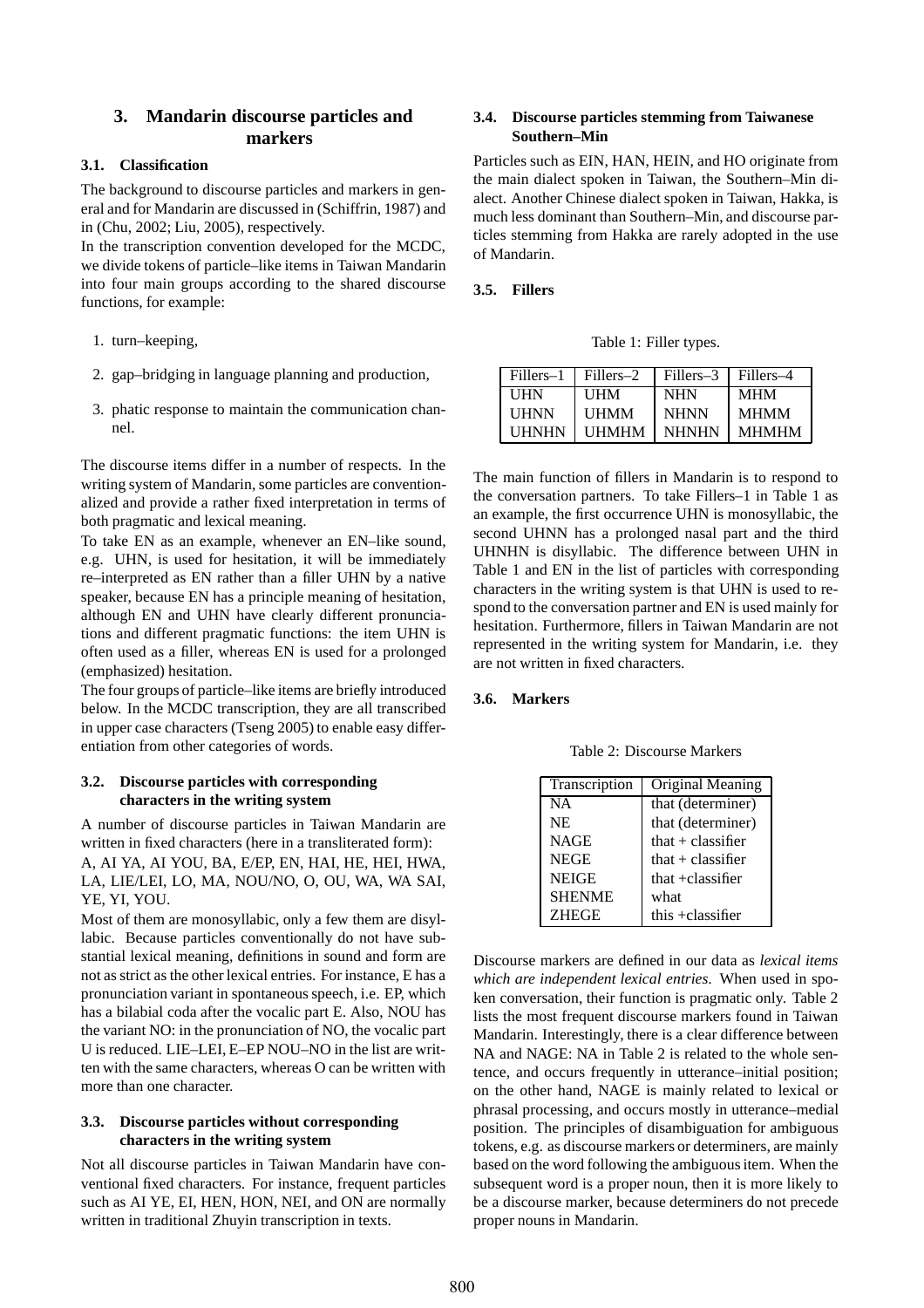### **4. Temporal analysis procedure**

For the specific task of analysing temporal properties of discourse phenomena, two tiers were initially defined:

- 1. syllables,
- 2. the presence/absence of discourse phenomena.

A discourse phenomenon lexicon was created, from which a third tier of discourse phenomenon categories is automatically inserted into the annotation, following the procedure described in (Gibbon et al., 2003).

A multi–stage workflow specification for the annotation mining procedure was developed for processing the corpus:

- 1. Production of annotation with forced alignment segmentation and labelling using the HTK package. (An extension of the original tabular HTK/esps format was used as input to computational processing; see below.)
- 2. Format conversion and manual evaluation of annotation with WaveSurfer.
- 3. For more general use, the annotations were reformatted in the standard TASX XML format (Gut and Milde, 2003) and checked for syntactic correctness, using an existing conversion toolkit.
- 4. Further format conversion into the Praat phonetic workbench format was performed, for phonetic processing with Praat.
- 5. A toolkit was prepared for mining the annotations and preprocessing duration sequences:
	- (a) duration preprocessing tools for extracting duration sequences from the annotations,
	- (b) tools implementing a number of operations and transformations for further analysis.
- 6. Annotation mining was performed with the toolkit.

The operations performed on the extracted duration sequences include:

- 1. z–score duration normalisation following (Hirst and Bouzon, 2005);
- 2. first derivative as normalised differences between neighbours, for identifying rhythmic and prominence patterns;
- 3. locally normalised first derivative, i.e. the Pairwise Variability Index, PVI (Low et al., 2000);
- 4. a further transformation which reduces the first derivative to binary values based on the polarity of the difference.

The output of the toolkit was collated for further processing in tabular form as an extension of the original tabular esps format.

In order to develop initial task–directed hypotheses, the output of the toolkit resource was 'eyeball–evaluated' by inspection of visualisations of the duration patterns and their transformations, in order to develop the initial hypotheses for computational annotation mining and statistical evaluation.

Two main properties of the discourse phenomena were examined:

- 1. position in the utterance,
- 2. duration properties.

### **5. Results**

## **5.1. Discourse item in relation to utterance position 5.1.1. Fillers**

Table 3: Durations of discourse items relative to position in utterance.

| Iype                | Tot   | U_init | $U_f$ fin | U_med |
|---------------------|-------|--------|-----------|-------|
| Discourse markers   | $*50$ |        |           |       |
| Discourse particles | 136   | 24     | 27        | 85    |
| Fillers             |       | 34     |           |       |

\* NAGE, ZHEGE, NEIGE are disyllabic.

Fillers occur more often in utterance–initial position. Discourse particles are more often found in utterance–medial positions; utterance–final and utterance–initial in similar percentage. Discourse markers are used more often in utterance–medial positions; the second most likely position is utterance–initial.

In the literature on discourse items in Mandarin, particles are normally found in the utterance–final positions. However, in spontaneous Mandarin, the utterance may not be a suitable unit when discussing the position and location of discourse items.

#### **5.1.2. Discourse markers**

The most frequently used discourse markers are 'NAGE' and 'NA'. In the corpus, we also found 'ZHEGE' and 'NEIGE'. 'NA' appears mostly in utterance–initial or clause–initial positions, and 'NAGE', 'ZHEGE', and 'NEIGE' more likely in utterance–medial positions. This may have to do with the original meaning of 'NAGE', in which 'GE' is a classifier occurring frequently within sentences, especially before nouns. This tendency is clearly supported by our data.

#### **5.1.3. Utterance–initial and utterance–final particles**

Utterance–initial discourse particles are 'ON', 'E', 'O', 'EN', 'HEN', 'EI' and 'A'. Utterance–final discourse particles are 'MA', 'LA', 'BA', 'A', 'HON' and 'E'. In general, we can say that 'MA', 'LA', and 'BA' are solely utterance–final particles. The positionally most variable particles are 'E' and 'A', which can be used in utterance– final, utterance–initial and utterance–medial positions, depending on their pragmatic functions (Liu, 2005).

#### **5.2. Temporal properties of discourse items**

In general, the discourse items which have been investigated are longer than the normal syllable duration. Fillers are especially long in all utterance–positions when used for